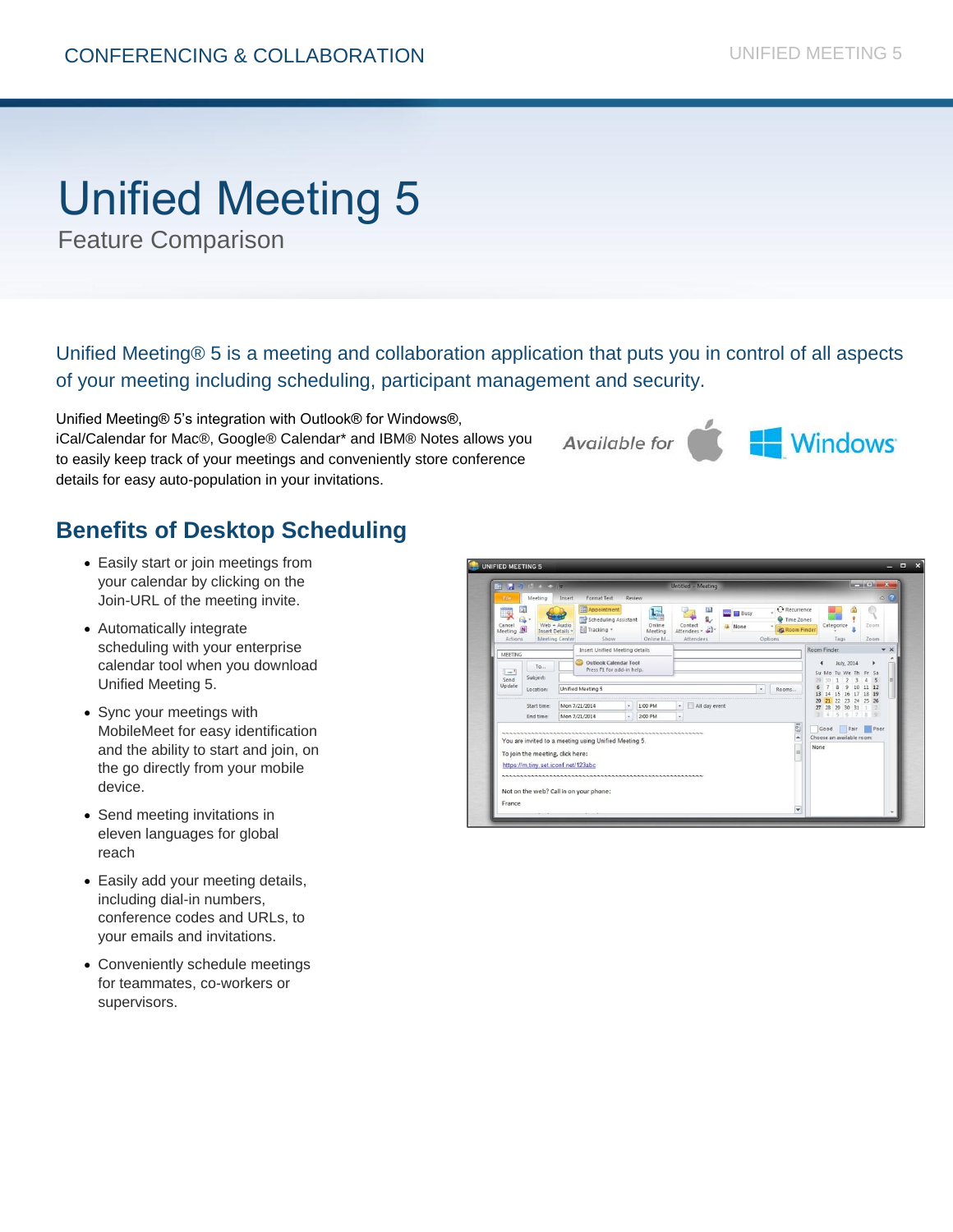## **Scheduling with Microsoft Outlook for Windows**

1. Open an appointment time in your Outlook calendar and click the Unified Meeting 5 icon. The meeting access information will appear in the body of the appointment.

To customize the language of your meeting invitation, click the down arrow below the Unified Meeting 5 icon and make your selection. The meeting information will populate in this language.

2. Your calendar meeting invite will be automatically populated with meeting access links for you and your participants and additional content can be added to the body of the email to customize your message.

### **Scheduling for others with Microsoft Outlook for Windows**

- 1. Right click on Meeting Center taskbar icon and select Manage Accounts
- 2. Select **Scheduling for Others** and click Add Account.
- 3. Enter their login number and description and click  $+$  to add the account

Now from the Unified Meeting 5 scheduling plugin, you'll have the option to select the account that you use to schedule.

| <b>UNIFIED MEETING 5</b> |                      |                     |                        |                      |              | -                       | $\mathbf{x}$<br>$\Box$ |
|--------------------------|----------------------|---------------------|------------------------|----------------------|--------------|-------------------------|------------------------|
|                          | Manage Accounts      |                     |                        |                      | $\mathbf{x}$ |                         |                        |
| <b>MY INFORMAT</b>       | My Accounts          | Schedule for Others |                        |                      |              |                         |                        |
| Keith Starr              | Login<br>Keith_Starr | Unified Meeting 5   | Description (optional) | ۰                    |              | $\overline{\mathbf{v}}$ |                        |
| 3 in                     |                      |                     |                        | Add Account<br>Close |              | <b>NG</b>               |                        |

# **Scheduling with iCal/Calendar for Mac**

1. To schedule a meeting, click the Meeting Center menu bar icon **B** and select **Create Meeting Invitation**.

To customize the language of your meeting invitation, click the down arrow below the Unified Meeting 5 icon and make your selection. The meeting information will populate in this language.

2. This will launch your calendar and autopopulate your calendar event entry with all the details you and your participants will need to join your meeting. Additional content can be added to the body of the email to customize your message.

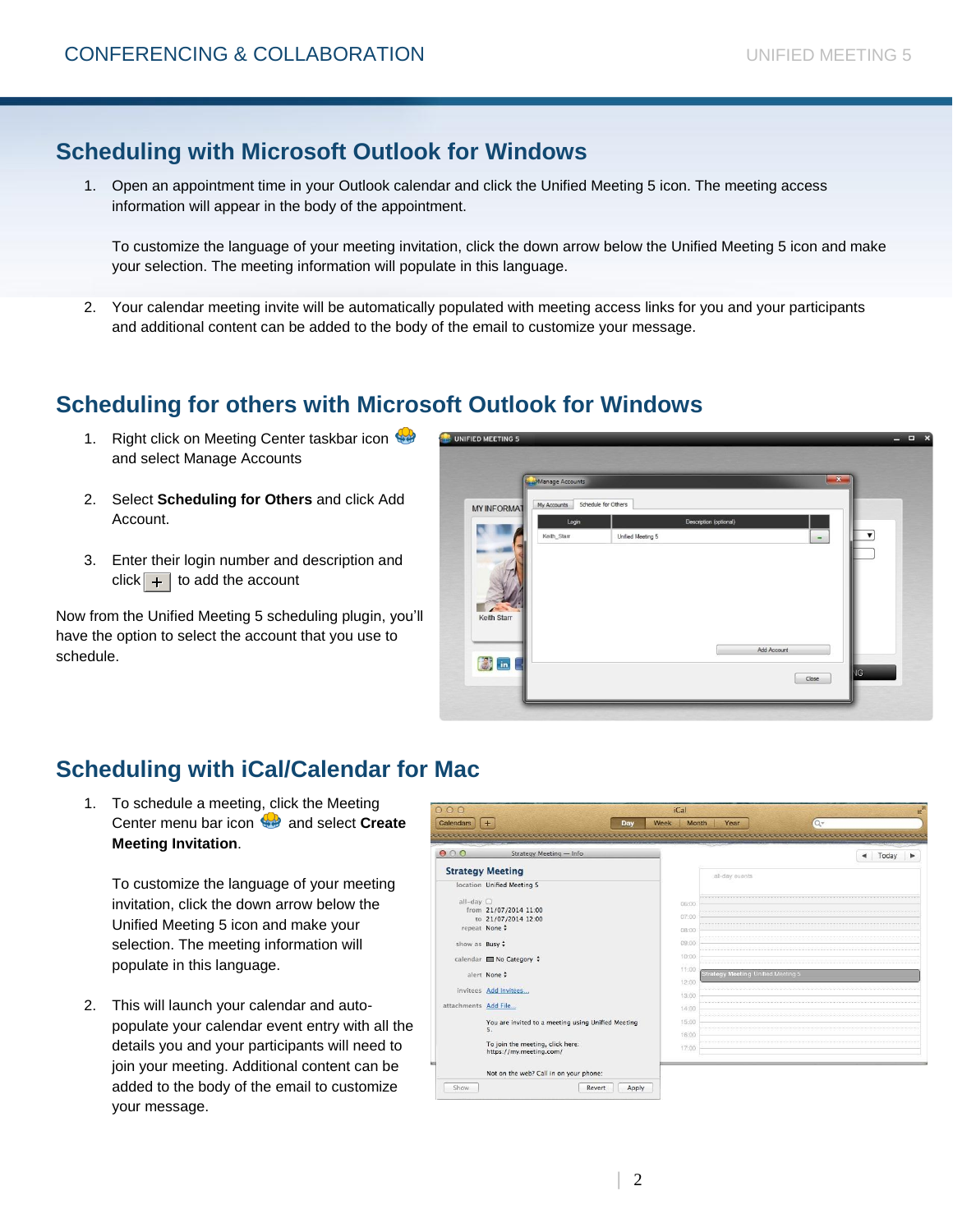# **Scheduling for others with iCal for Mac**

- 1. Click the Meeting Center icon and select Manage Accounts
- 2. Click Scheduling for Others and click Add Account.
- 3. Enter their login number and description and click  $\frac{1}{\sqrt{1}}$  to add the account

Now from the Unified Meeting 5 scheduling plugin, you'll have the option to select the account that you use to schedule.

#### **System Requirements for Moderators and Participants**

The information below describes the system requirements for both moderators and participants using the application or browser only features. Meeting these requirements will help ensure successful, productive meetings.

#### **Desktop Application**

Please note that participants are not required to install the meeting application in order to participate in a meeting. However, participants must install the Unified Meeting 5 application in order to be promoted to presenter.

|                         | Moderators/Presenters Application                                       | <b>Participant Application</b> |  |  |
|-------------------------|-------------------------------------------------------------------------|--------------------------------|--|--|
| Operating system        | Microsoft <sup>®</sup> Windows XP SP3 / Vista / 7 / 8                   |                                |  |  |
|                         | Mac OS X 10.6 (Leopard) or higher                                       |                                |  |  |
| <b>CPU</b>              | 1 GHz processor - Windows                                               |                                |  |  |
|                         | x86 processor - Mac                                                     |                                |  |  |
| <b>RAM</b>              | 1 GB required for Windows and Mac                                       |                                |  |  |
| Disk space              | 150 MB - Windows and Mac                                                |                                |  |  |
| <b>Browser</b>          | Microsoft Internet Explorer® 7 or higher                                |                                |  |  |
|                         | Google Chrome™ 11 or higher                                             |                                |  |  |
|                         | Mozilla <sup>®</sup> Firefox <sup>®</sup> 10 or higher                  |                                |  |  |
|                         | Safari <sup>®</sup> 5.1 or higher                                       |                                |  |  |
| <b>Network</b>          | High-speed DSL/cable or faster                                          |                                |  |  |
| Avatar picture          | Flash Plug-In required for creating picture with web cam - Windows Only |                                |  |  |
|                         | Microsoft Internet Explorer® 7 or higher                                |                                |  |  |
| <b>Viewing Archives</b> | Google Chrome™ 11 or higher                                             |                                |  |  |
|                         | Mozilla <sup>®</sup> Firefox <sup>®</sup> 10 or higher                  |                                |  |  |
|                         | Safari <sup>®</sup> 5.1 or higher                                       |                                |  |  |
|                         | MP3 Support                                                             |                                |  |  |
| Presentations           | Microsoft PowerPoint 2003 and higher                                    | N/A                            |  |  |
| Calendar integration    | Microsoft Outlook® 2003 and higher - Windows                            | N/A                            |  |  |
|                         | Google Calendar via Plugin                                              |                                |  |  |
|                         | Lotus Notes 6.0 and higher - Windows                                    |                                |  |  |
|                         | ICS Supported Calendar - Mac                                            |                                |  |  |